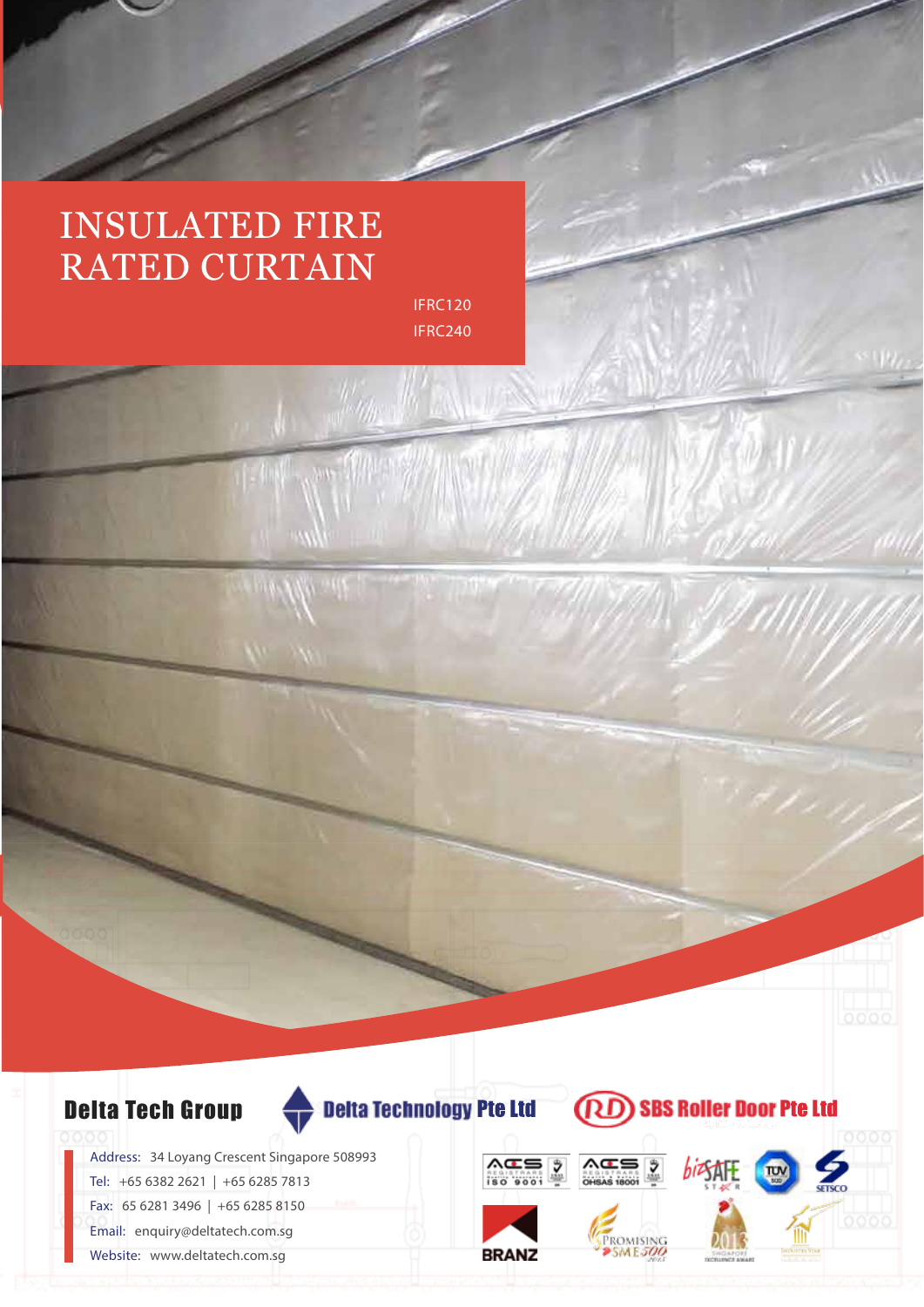# INSULATED FIRE RATED CURTAIN



Our Delta Technology Insulated Fire Rated Curtain (IFRC) is tested to SS 489 : 2001 at TUV SUD PSB to 4 hours fire rating integrity and 4 hours fire insulation. We are listed with TUV SUB PSB and Setsco Services in Singapore. Our double layer curtains are design to compartmentalize and seal off the toughest fire outbreak; offering maximum protection against fire. During normal circumstances, the IFRC is always in the open position to allow traffic to pass. When there is a fire outbreak, the curtains are closed via gravity through fusible link or fire alarm activation. Our IFRC is suitable to be installed in any commercial, industrial, residential and public buildings. Note IFRC is not suitable for daily operation, it should only be activated in an event of fire.

| Model           | Fire Rating Integrity[E] | Fire Rating Insulation[I] |
|-----------------|--------------------------|---------------------------|
| <b>IFRC 120</b> | 4 Hours Integrity        | 2 Hours Insulation        |
| IFRC 240        | 4 Hours Integrity        | 4 Hours Insulation        |



Before Test **After Test** 













### **UP TO** Resistance & minutes Insulation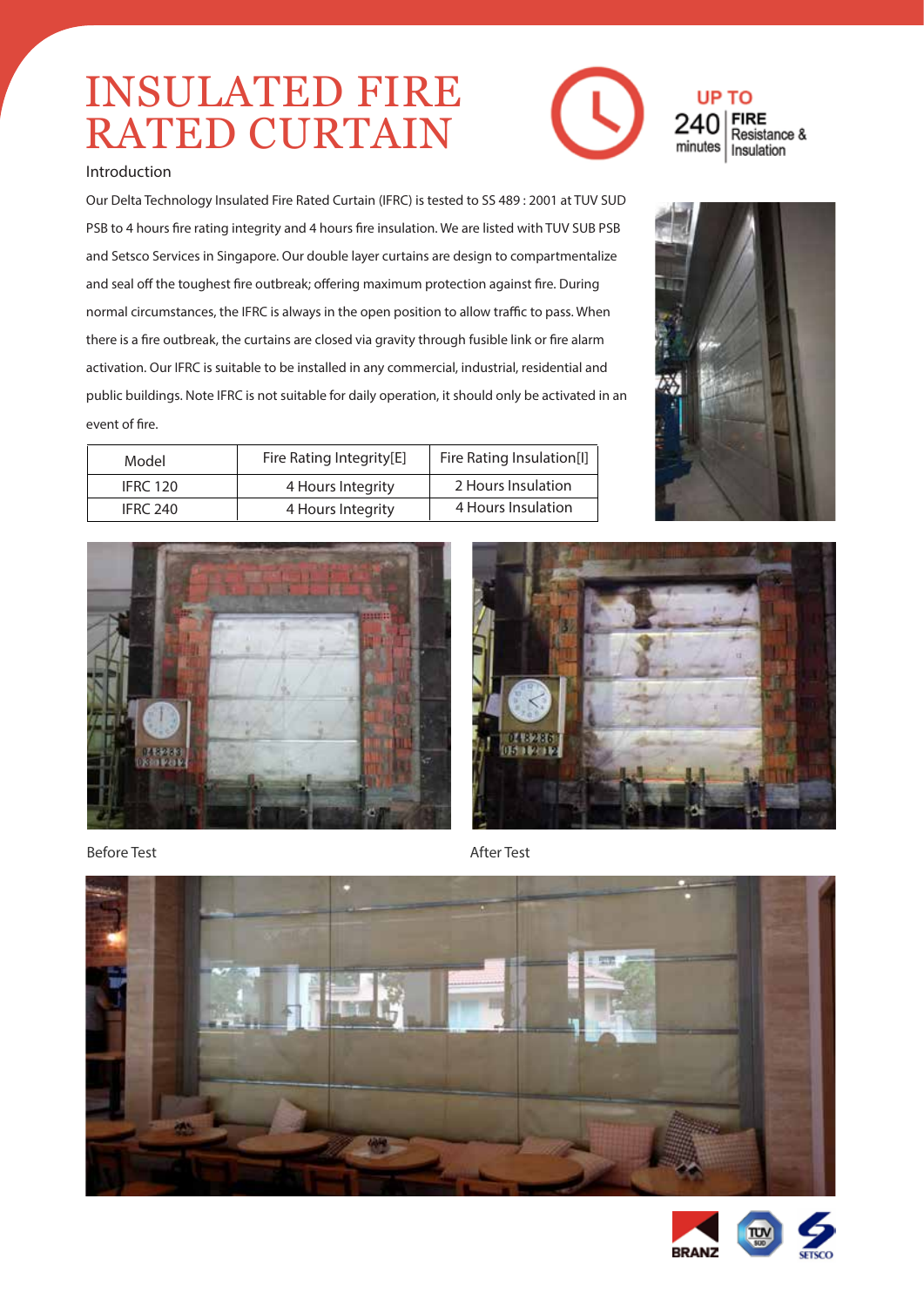#### **Distinctive Features** ,,,,,,,,,,,,,,



**High Standard of Fire-Rating**

Electro-galvanized, Colourbond, Powder Coated, Fluorocarbon

Ensues highest standard of fire safety in the industry with Fire integrity and insulation up to 4 hours. Tested to SS489:2001/BS 476. IFRC compartmentalizes and isolate fire.



**Operation Versatility**

IFRC can be manually or automatically operated by using hand chain or control box respectively.



**Bigger, Larger, Wider**

Single span up to 15 m X 8 m in dimension, this caters to any large openings in the market.



**Fire Activation Via Alarm**

Upon activation of fire alarm (ERS400), the alarm will release the brake, thus allowing the shutter to close down freely under gravity.



**Fire Activation Via Fusible Link**

IFRC has a fusible link that melts at 69 $\degree$ C, thereby causing the shutter to slide down freely under gravity. This is a fail-safe mechanism.



**Intelligent System(IS)**

IS has a built-in Brake Renagement Device that stops the shutter once it touches the ground, this will protect the shutter and the ground from any damages. In addition, IS will automatically reset itself after the fire alarm is switched off, this conveniences the user as no physical reset is required.

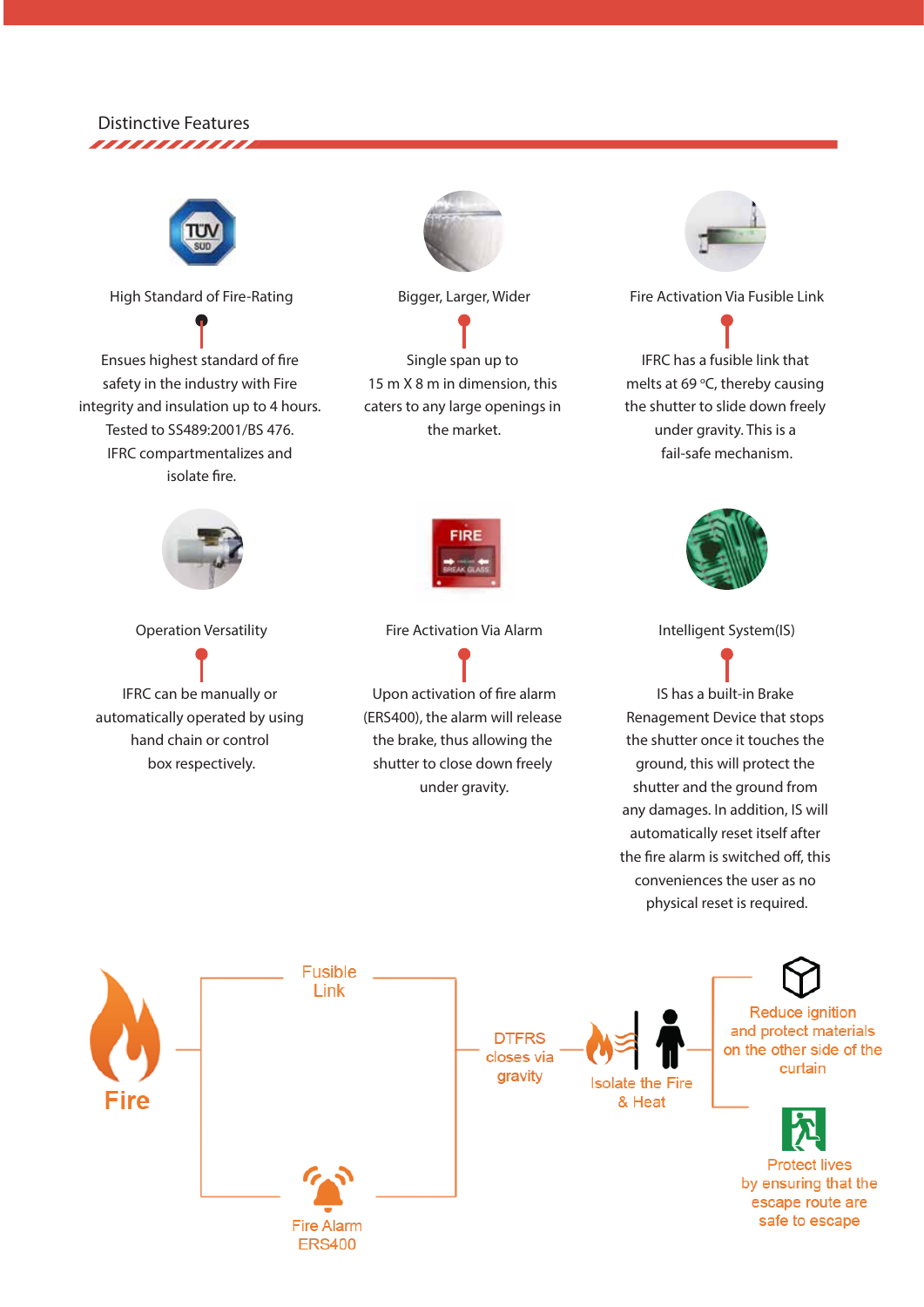**Typical Drawing** ,,,,,,,,,,,,,

**Insulated Fire Rated Roller Curtain Components**



PLAN OF MOTORISED INSULATED FIRE RATED ROLLER CURTAIN (IFRC)



SIDE GUIDE FIXTURE 1

SIDE GUIDE FIXTURE 2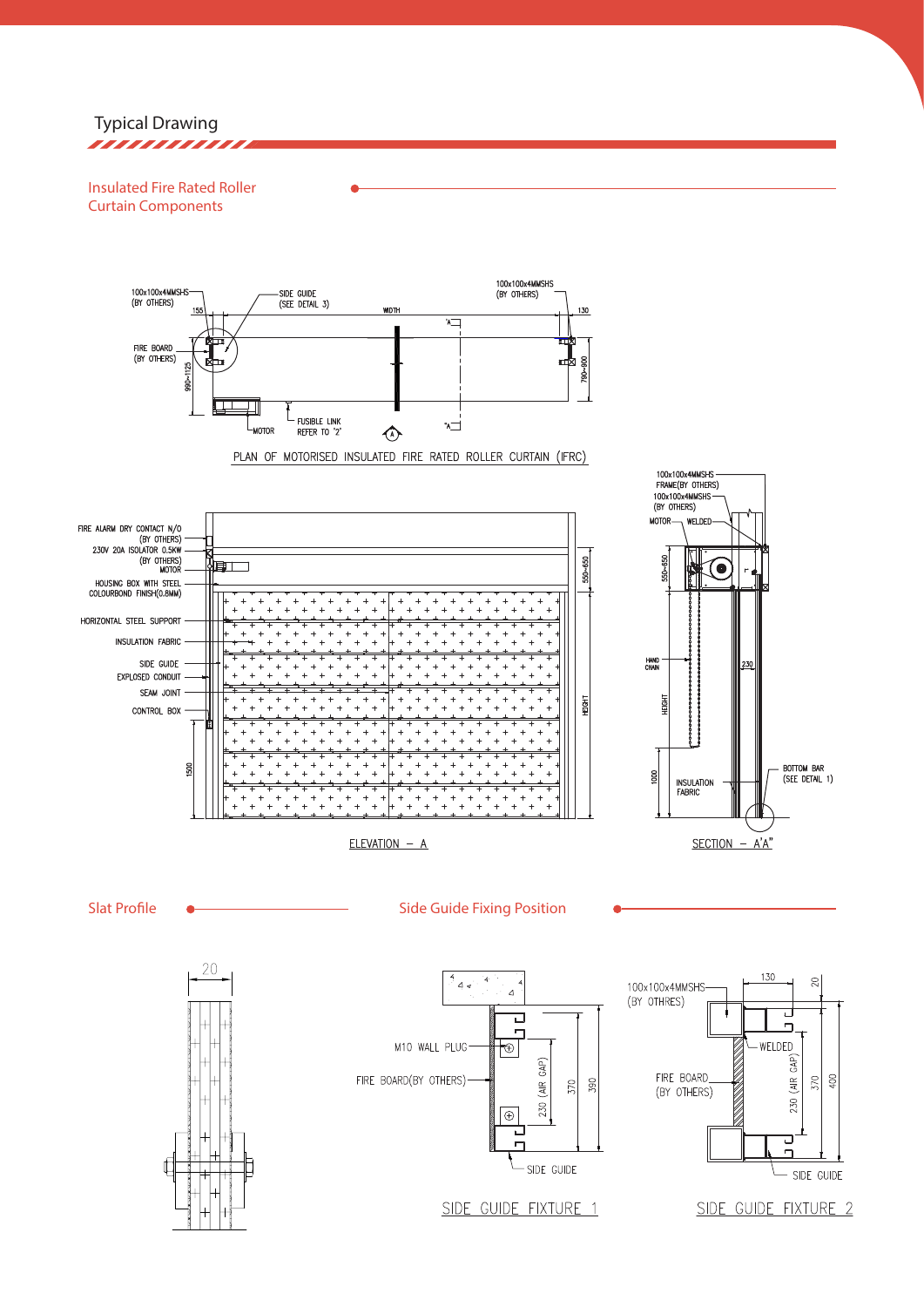#### **Material & Finish Details**

| Part              | Material                                     | Coating                                                     |
|-------------------|----------------------------------------------|-------------------------------------------------------------|
| Curtain           | 20mm Thick Ceramic<br>cloth and ceramic wool | No Coating, White colour & Grey                             |
| Side Guide        | 2mm Thick Mild Steel,<br>SUS304              | Electro-galvanized, Colourbond, Powder Coated, Fluorocarbon |
| <b>Bottom Bar</b> | Mild Steel, SUS304                           | Electro-galvanized, Powder Coated, Fluorocarbon             |
| Shutterhood Cover | Mild Steel, SUS304                           | Electro-galvanized, Colourbond, Powder Coated, Fluorocarbon |
| Motor Cover       | Mild Steel, SUS304                           | Colourbond, Powder Coated, Fluorocarbon                     |

*\*Refer DNT Chart for uorocarbon colour options*

*\*Refer to oxyplast chart for powder coating colour option*

 $\bullet$ 

#### **Motor Specifications**

| Model                    | DT-300                                  | DT-400 | DT-500                      | DT-700  | DT-1000 |
|--------------------------|-----------------------------------------|--------|-----------------------------|---------|---------|
| Direct Lifting Load (kg) | 300                                     | 400    | 500                         | 700     | 1000    |
| Operation mode           | Electric, AC                            |        |                             |         |         |
| <b>Manual Function</b>   | Hand Chain Pulley                       |        |                             |         |         |
| Power (hp)               | 0.20                                    | 0.28   | 0.42                        | 0.47    | 1.00    |
| Power (W)                | 150                                     | 210    | 310                         | 350     | 750     |
| Current (A)              | 0.63                                    | 0.88   | 1.29                        | 1.46    | 3.13    |
| Poles (P)                | 4P                                      |        |                             |         |         |
| <b>Rating Time</b>       | 5 minutes                               |        |                             |         |         |
| <b>Rotation R.P.M</b>    | 1720                                    |        |                             |         |         |
| <b>Gear Transmission</b> | Single-Row-Off-Centre Gear              |        | Double-Layer Planetary Gear |         |         |
| <b>Gear Ratio</b>        | 45:1                                    |        | 68:1                        |         |         |
| Brake and Clutch System  | Dual Brake<br><b>Autnomous Unit</b>     |        |                             |         |         |
| <b>Bracket</b>           | Chain Driven                            |        |                             |         |         |
| Sprocket                 | 9T                                      | 9T     | 9T                          | 10T     | 11T     |
| Chain                    | #50                                     |        |                             | #60/#80 | #60/#80 |
| Length (mm)              | 445                                     | 445    | 470                         | 570     | 615     |
| <b>Position Control</b>  | Built-in upper and lower limit switches |        |                             |         |         |

*\*Thermal Overload 100ºC*

### **Shutter Specifications**

| Item                | Model             | <b>IFRC 120</b>           | <b>IFRC 240</b> |  |
|---------------------|-------------------|---------------------------|-----------------|--|
| Fire Integrity      |                   | 4 Hours                   | 4 Hours         |  |
| Fire Insulation     |                   | 2 Hours                   | 4 Hours         |  |
| Maximum Single Span |                   | 15000 (Width)             |                 |  |
|                     |                   | 8000 (Height)             |                 |  |
|                     | Side Guide        | W70 x L80 (2mm thickness) |                 |  |
| Main                | Shutterhood       | $550 - 650$               |                 |  |
| Body                | Curtain           | 20mm, Double layer        |                 |  |
|                     | <b>Bottom Bar</b> | "I" Shape                 |                 |  |

*\*All dimensions in mm.*

 $\bullet$